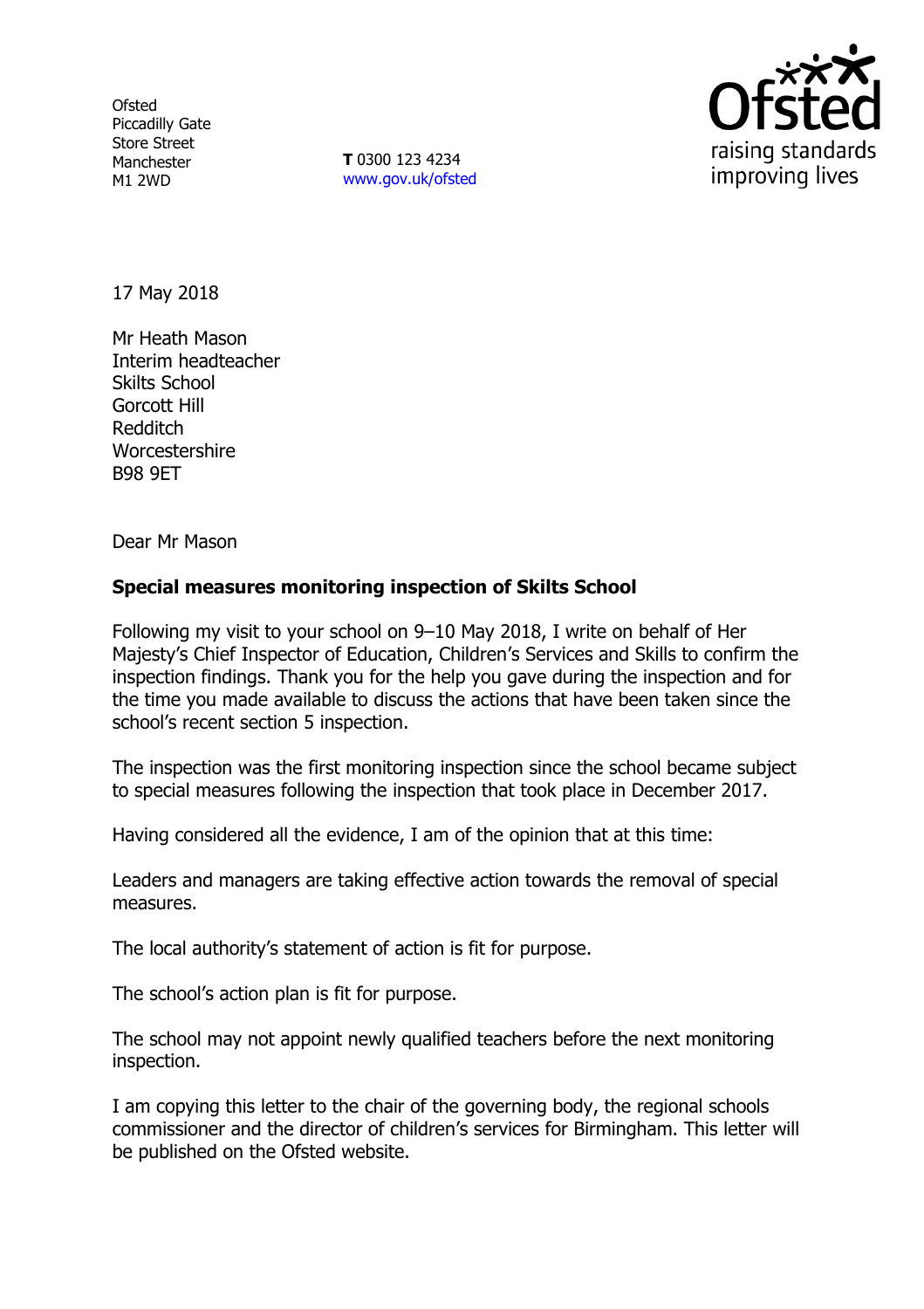

Yours sincerely

Deb Jenkins

**Her Majesty's Inspector**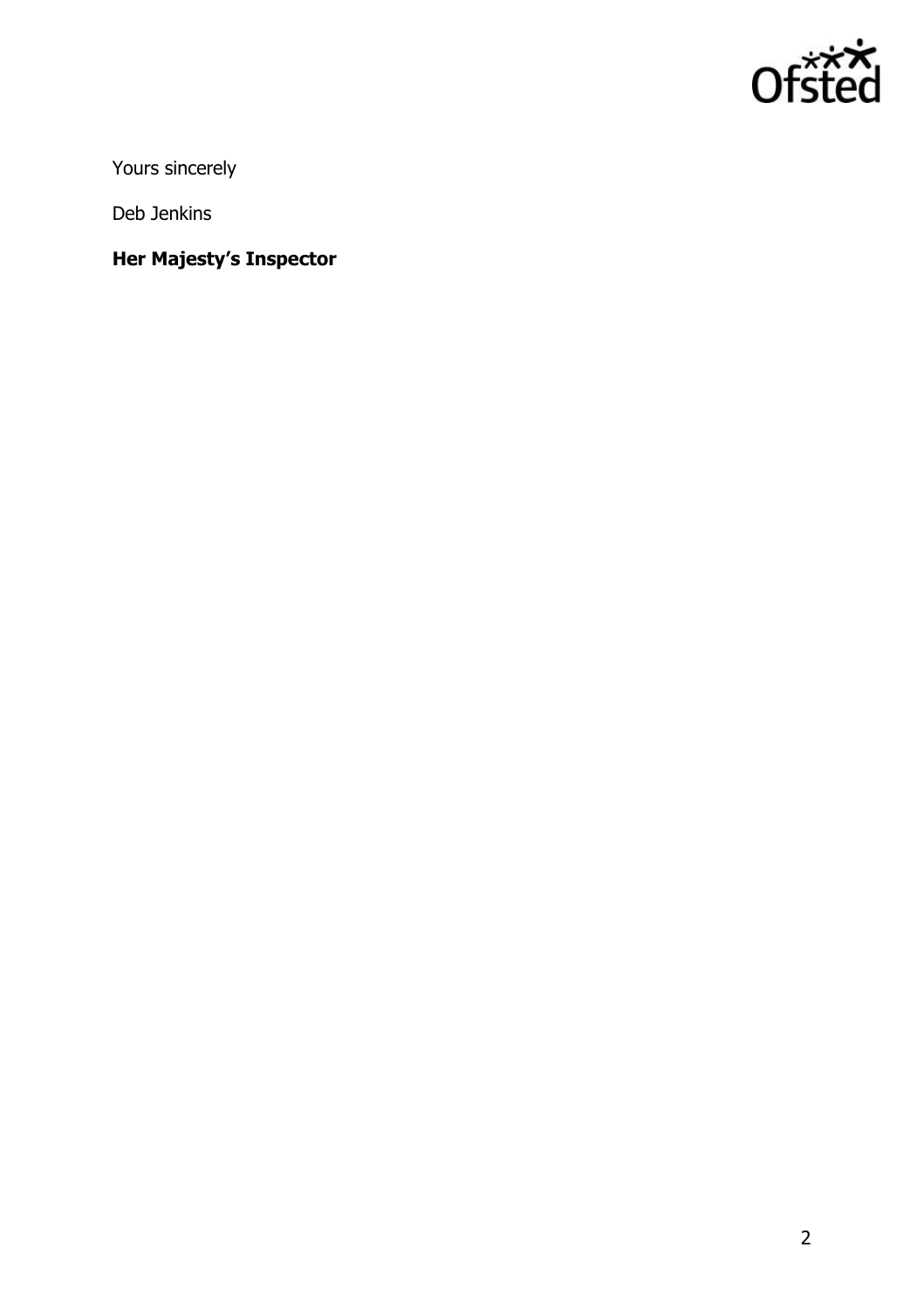

## **Annex**

# **The areas for improvement identified during the inspection that took place in December 2017**

- As a matter of urgency, improve pupils' behaviour and their safety by:
	- minimising the use of physical intervention
	- carefully monitoring the use and appropriateness of physical intervention
	- tracking behaviour incidents with more rigour, analysing the tracking information to discern any patterns and trends and responding accordingly
	- putting in place interventions as necessary to help pupils manage and improve their behaviour
	- providing staff with training so they properly understand and respond appropriately to pupils' challenging behaviour
	- supporting teachers to devise effective strategies for the management of pupils with particularly challenging behaviour.
- Improve the quality of leadership and management by ensuring that:
	- safeguarding procedures are clearly understood and adhered to by all staff, especially in relation to making a written record of any concerns
	- governors have an in-depth understanding of the school's strengths and areas for development and contribute fully to the school's strategic direction
	- all pupils have their full entitlement to a broad and balanced curriculum which meets their individual needs
	- the curriculum and teaching are carefully adapted for those pupils who are not thriving and progressing with the current offer
	- leaders carefully monitor and evaluate the use of additional funding for disadvantaged pupils so that it is used well to help them make good progress
	- leadership is more effectively distributed so that middle leaders have a wider impact on pupils' achievement across the school.
- Ensure that teaching is at least consistently good and leads to good outcomes by:
	- raising teachers' expectations of what pupils can achieve
	- identifying gaps in pupils' basic literacy and numeracy skills, and addressing these rapidly
	- providing work which is more challenging and makes pupils think harder, especially for the most able pupils
	- develop pupils' reading skills across the curriculum so they are given more frequent opportunities to practise and improve their reading.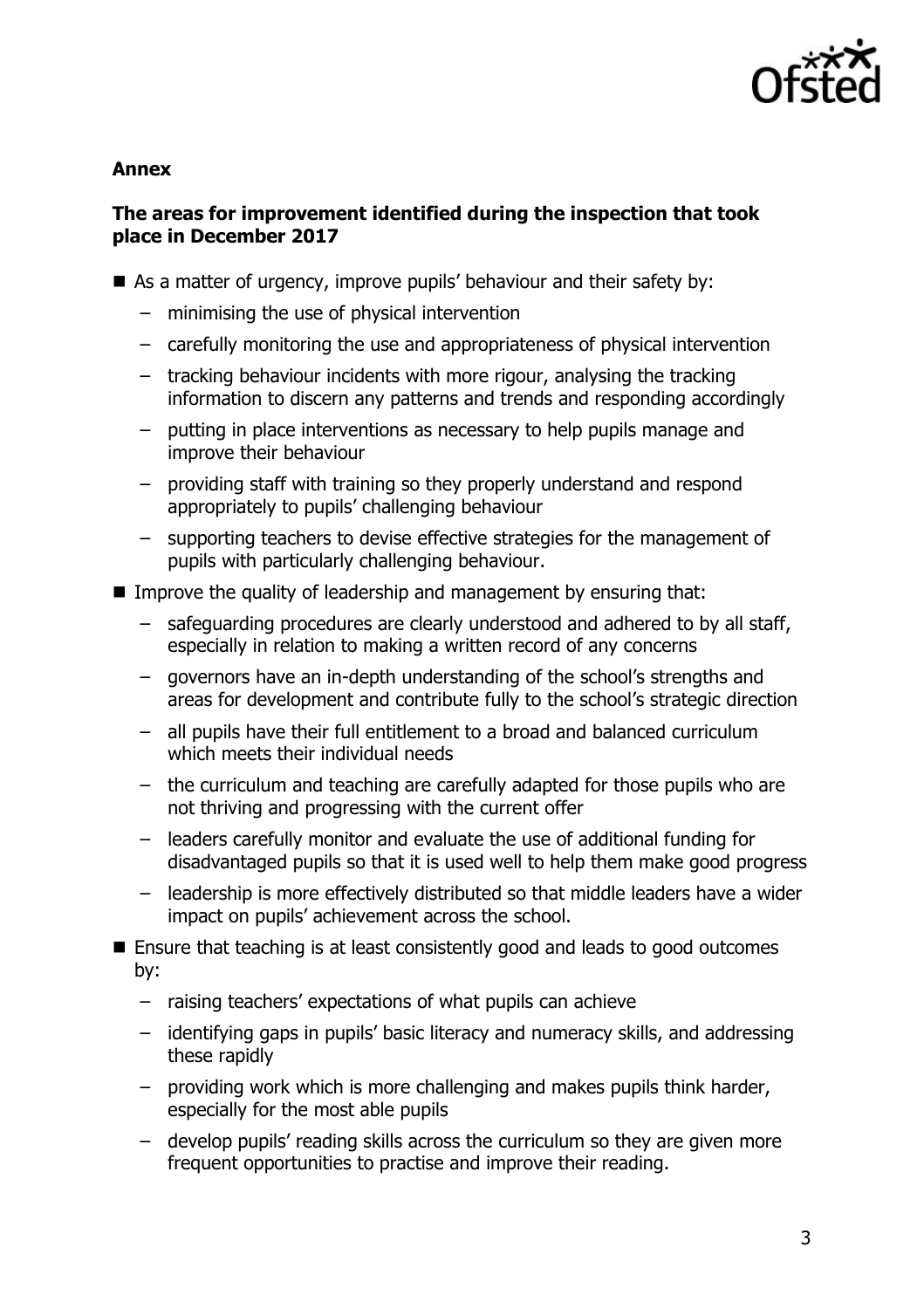

An external review of governance should be undertaken in order to assess how this aspect of leadership may be improved.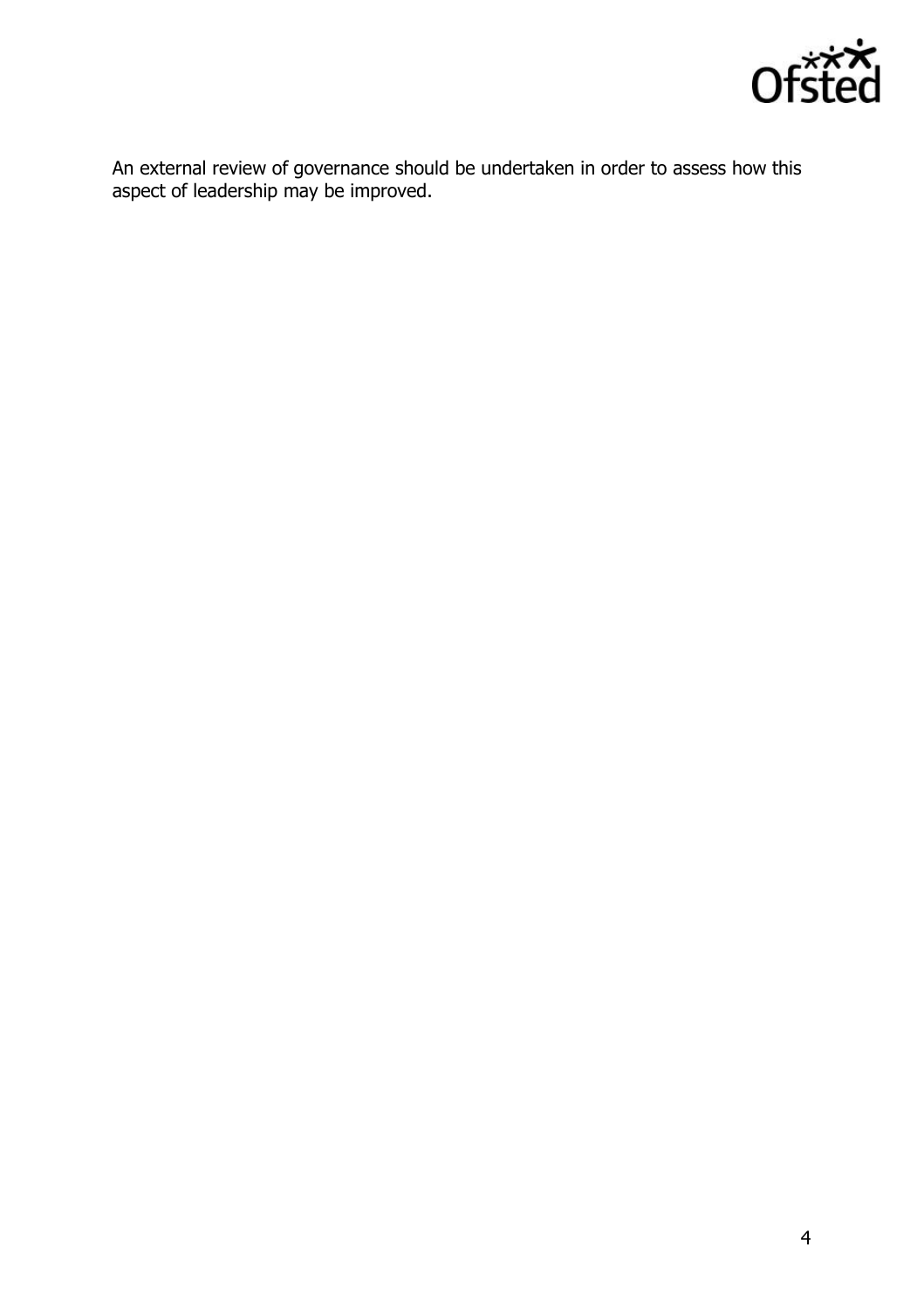

## **Report on the first monitoring inspection on 9 May 2018 to 10 May 2018**

## **Evidence**

The inspector met with the interim headteacher and senior leaders, a group of staff and two members of the governing body, including the chair of governors. She also met with the chief executive officer (CEO) from Forward Education Trust, a national leader of governance who carried out the external review of governance and an external consultant who supports the school. She spoke to the local authority improvement adviser. The inspector visited classrooms during the inspection, usually accompanied by senior leaders, and observed pupils moving around the school at breaktimes and lunchtimes. The inspector spoke to pupils during the course of the inspection and looked at work in books. She scrutinised a range of documents, including safeguarding records, behaviour management records, physical intervention records, progress information and information about attendance and exclusions.

## **Context**

Since the last inspection, the previous acting headteacher has left the school, and a new interim headteacher has been appointed. Approximately one third of staff is employed on a temporary basis through supply agencies. Two posts for middle leaders have been created on a temporary basis and a pastoral team has been established. A higher-level teaching assistant is providing targeted support to help pupils catch up with their learning. The local authority's commissioned school improvement service, the Birmingham Education Partnership, has facilitated support for the school from the CEO of Forward Education Trust and the Brays Teaching School and Specialist Alliance. The CEO of Forward Education Trust, the school's proposed academy sponsor (subject to headteacher board approval) is providing direct support for the school and has facilitated weekly support from a care and control consultant. Following a review of governance, a consultation is taking place to replace the governing body with an interim executive board. The school is currently experiencing financial difficulties.

#### **The effectiveness of leadership and management**

Despite the instability in staffing, there is a palpable shared drive and commitment from staff in wanting to improve the school. The interim headteacher, well supported by the acting deputy headteacher, has acted swiftly to tackle the areas for improvement identified at the last inspection. The commitment and drive of the interim headteacher is remarkable. With effective support from the CEO of the trust and the teaching school specialist alliance, actions taken to improve safeguarding and behaviour have ensured that the school is improving at pace.

The recent review of governance rightly identified that the current governing body is not fit for purpose. Governors have not complied with some of their statutory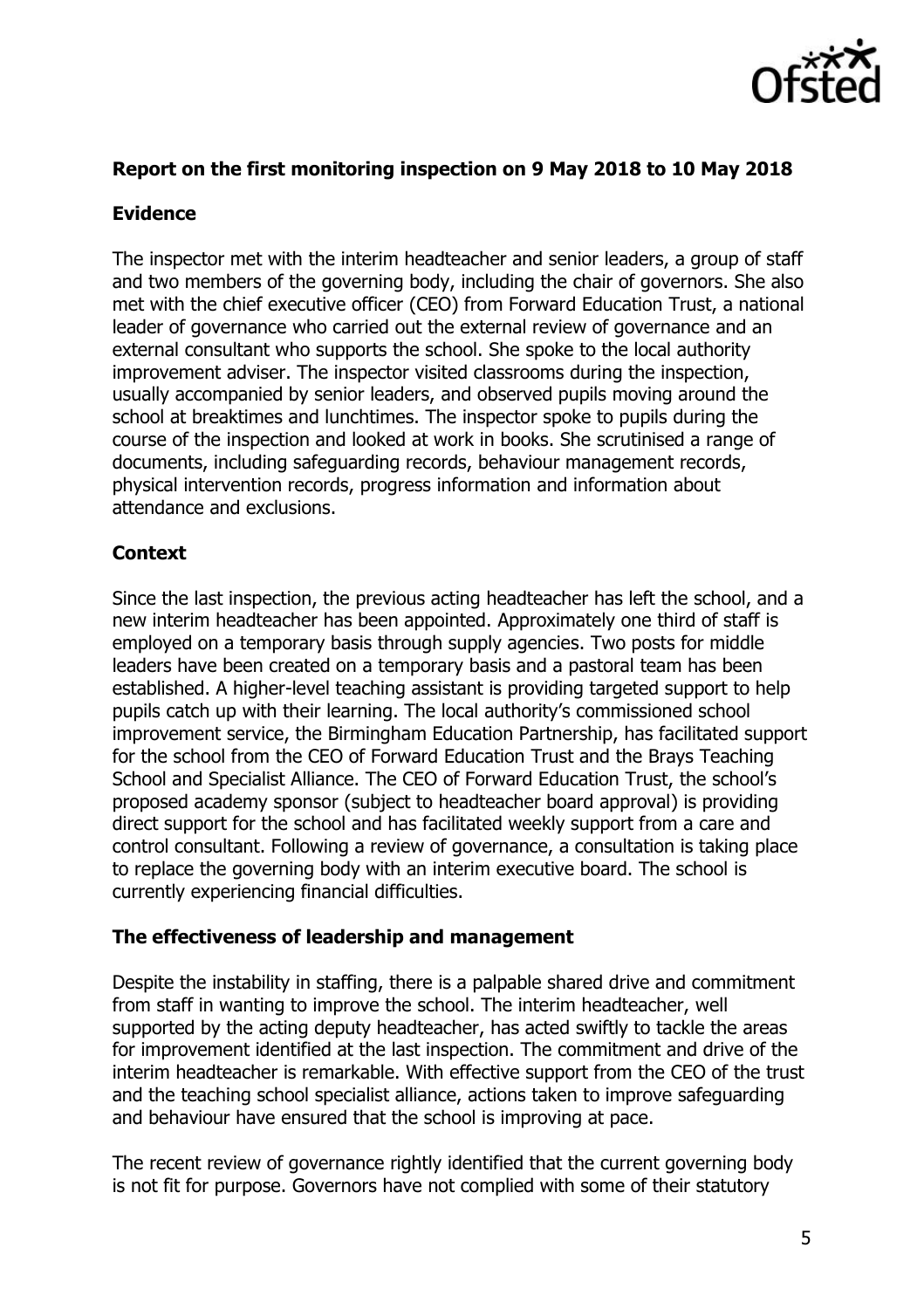

duties, including headteacher appraisal, and have not monitored the school budget well enough. They have been too accepting of information that they have been given from previous leaders and have not challenged decisions and actions of leaders. The local authority and CEO of the trust have ensured that, subject to approval, an interim executive board is ready to take on responsibility for the governance of the school.

The local authority has only recently begun to act in a timely way to address some of the wider leadership and financial issues, which are out of school leaders' control and are constraining the school budget further. The local authority's special educational needs (SEN) assessment review team has now acknowledged that additional funding is needed to support some pupils who have complex difficulties. Leaders and governors anticipate that a timely resolution to the shortfall in funding will mitigate some of the school's budgetary pressures and ensure that pupils receive the support they need.

Following the last inspection, the interim headteacher has worked with the school's external support to introduce a comprehensive package of safeguarding and behaviour management training for all staff. The school's behaviour policy has been reviewed to ensure that it is fit for purpose. The acting deputy headteacher is now trained as a designated safeguarding leader. Staff are clear about their safeguarding responsibilities, including the procedures for reporting concerns. Records show that any concerns are followed up in a timely way.

The interim headteacher has been instrumental in making significant changes to the school's environment and the ways in which it is used to support pupils' learning and behaviour. Each classroom has been reconfigured to provide a reflection space for pupils to use when they begin to struggle to manage their behaviour. The use of this alternative space reduces the need for pupils to leave the classroom. These spaces are helping pupils to regulate their own behaviour more effectively before it reaches a crisis point. A sensory room and soft play area now provide additional withdrawal space for pupils to use to help them manage their anxiety levels. Classrooms now have a 'sensory box' with a range of equipment that pupils can use to help them regulate their own behaviour, such as 'fiddle' toys and weighted blankets.

Staff are receiving ongoing training in behaviour management, which focuses on a graduated approach to the de-escalation of challenging behaviour, with the use of physical interventions seen as a last resort. The introduction of risk reduction plans (RRPs) for pupils who have the most complex needs have given staff a greater understanding of pupils' behaviour. Staff have been supported to identify pupils' triggers for exhibiting certain behaviours and appropriate strategies they can use to de-escalate inappropriate behaviour.

The newly designed behaviour and reward system has had a positive impact on pupils' behaviour. The 'red, amber, green and gold' system is well understood by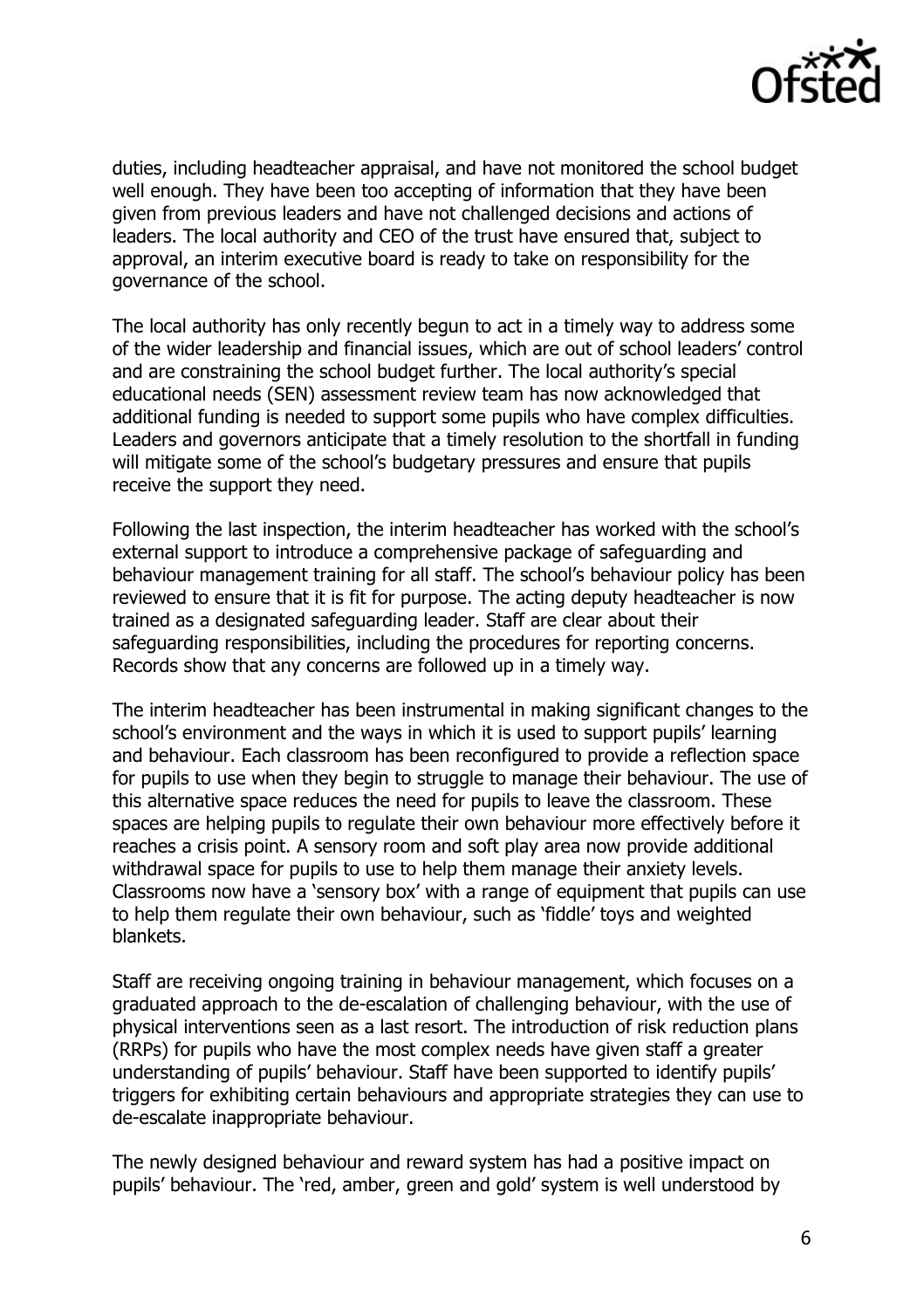

staff and pupils and is implemented consistently. The system has a strong emphasis on recognising and rewarding positive behaviour, but does not shy away from reinforcing basic expectations of behaviour, or helping pupils to understand the consequences of their behaviour.

Leaders have introduced a detailed tracking system for behaviour, which links to the reward system. Staff record pupils' behaviour outcomes at the end of every lesson, which enables leaders to reflect, on a daily basis, on patterns of behaviour. The weekly 'heat map' provides a useful overview of behaviours over time. It shows that not only are behaviour incidents reducing but also that the majority of the pupils are behaving well for the majority of the school week.

Leaders have reflected on the skills that already exist within the school, and have made changes to staffing to maximise the individual strengths of staff. Two skilled teachers have now assumed a middle leadership role. However, there is currently no capacity within the school to provide them with any release time, so their impact is not as strong as it could be. The introduction of a pastoral team has been a fundamental change to the school's provision. The team supports staff to manage pupils' behaviours both within and beyond the classroom. They meet frequently to review pupils' RRPs to ensure that they are fit for purpose. As a result of the wideranging changes that have taken place, teachers are now equipped with a 'toolkit' of strategies to help them manage pupils' behaviours more effectively.

Improved behaviour management in the school has resulted in a reduction in the number of physical interventions taking place. Furthermore, fewer pupils are now exhibiting behaviours which require staff to physically intervene to keep them safe. Records show that staff are thinking carefully about the need to physically intervene with a pupil, and only use this strategy as a last resort. Records are detailed, and pupils are given the opportunity to reflect on the incident which has required additional support. There are still too many physical interventions being carried out, but leaders acknowledge this and are confident that the changes they have made will continue the downward trend of interventions.

Leaders have made swift adaptations to the curriculum to make it more engaging and suited to pupils' needs. They are working on a longer-term curriculum review but have already made some positive changes. These include pupils' increased opportunities to access forest school and physical education activities, weekly food technology sessions and individual and group music therapy. Staff are using their creative skills to devise activities that engage and inspire the pupils, and better use is being made of the school's outdoor environment. Leaders recognise the opportunities and the challenges that the 72-acre site brings. In the interim, leaders have taken additional steps to safeguard pupils in the outdoor environment. The CEO of the trust is liaising closely with the local authority's health and safety team to identify actions to reduce these risks further.

The interim headteacher has introduced weekly school newsletters to re-engage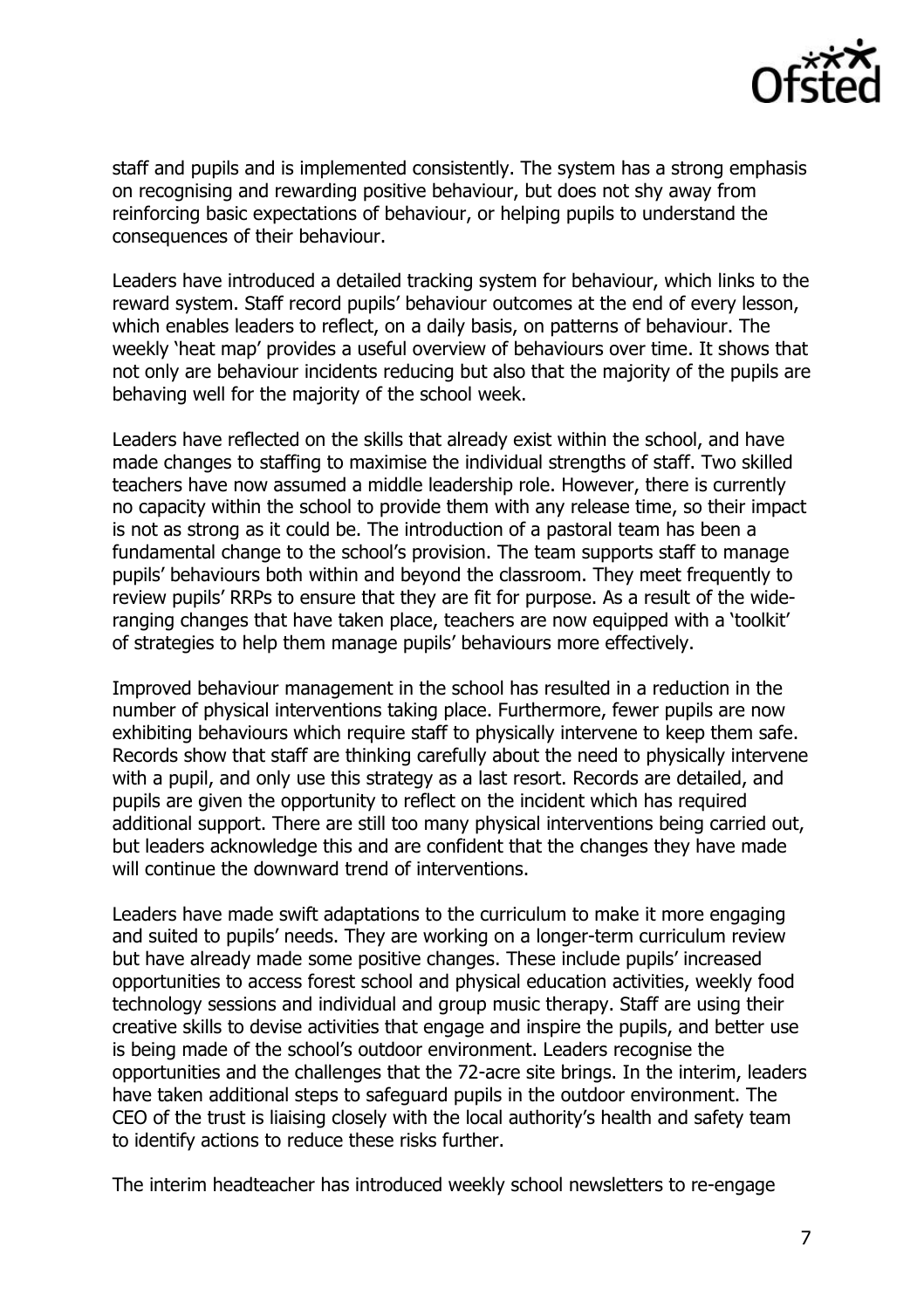

parents and carers and keep them better informed. Parents have been given opportunities to visit classrooms, and transport has been provided for those parents who find it difficult to travel to the school. Newsletters are informative and provide examples of the activities that classes enjoy. Leaders report a recent increase in parents attending school events.

### **Quality of teaching, learning and assessment**

Leaders have an accurate picture of the quality of teaching and learning in the school. They have refined their assessment system so that they can track pupils' progress closely and identify any gaps in learning. Leaders use assessment information to check on the quality of teachers' lesson planning to make sure that activities are well matched to pupils' abilities. Leaders and teachers meet every term to discuss pupils' progress and identify where additional support is needed. Assessment information shows that instability in class staffing has a negative impact on the progress that pupils make in some classes.

The inspector saw pupils engaged in learning activities which were interesting and sustained pupils' attention. In one class, pupils were using a variety of different chocolates to explore their senses, and writing similes and using alliteration to enhance their poetry writing. Pupils used exciting words, such as 'scrumptious', and created similes to describe chocolate including 'as smooth as a wrecking ball' and 'as dark as dirt'. In another class, pupils were using the stimulus of a story they had read together to create their own story opening. Pupils were encouraged to write independently and use their phonic knowledge to spell new words. In another lesson, pupils followed an instructional text to create a mini-garden and talked confidently about how they had made it and the materials they had used.

Pupils were confident to read their work aloud to the inspector or to read extracts from books and talk about what they had read. Leaders have used additional funding to improve reading resources in school. Reading corners in every classroom are promoting a love of books. There remains a variation in pupils' phonic skills, and, where these are weaker, pupils' progress in reading slows. Leaders recognise that not all staff have the necessary skills to teach phonics effectively and plan to introduce whole-school training in a systematic approach to phonics.

During the inspection, pupils generally behaved well in lessons, especially when they were engaged in their learning and well supported by staff. On occasions, activities were stopped so that the teacher could ask the whole group questions. This had a negative impact on the pace of learning as some pupils became disengaged with the activity.

Teaching assistants provide effective support in lessons, helping pupils with their learning and asking effective open-ended questions to make pupils think. Activities are usually well matched to pupils' abilities, but work in books and some class teaching shows that the most able pupils are not yet being challenged enough in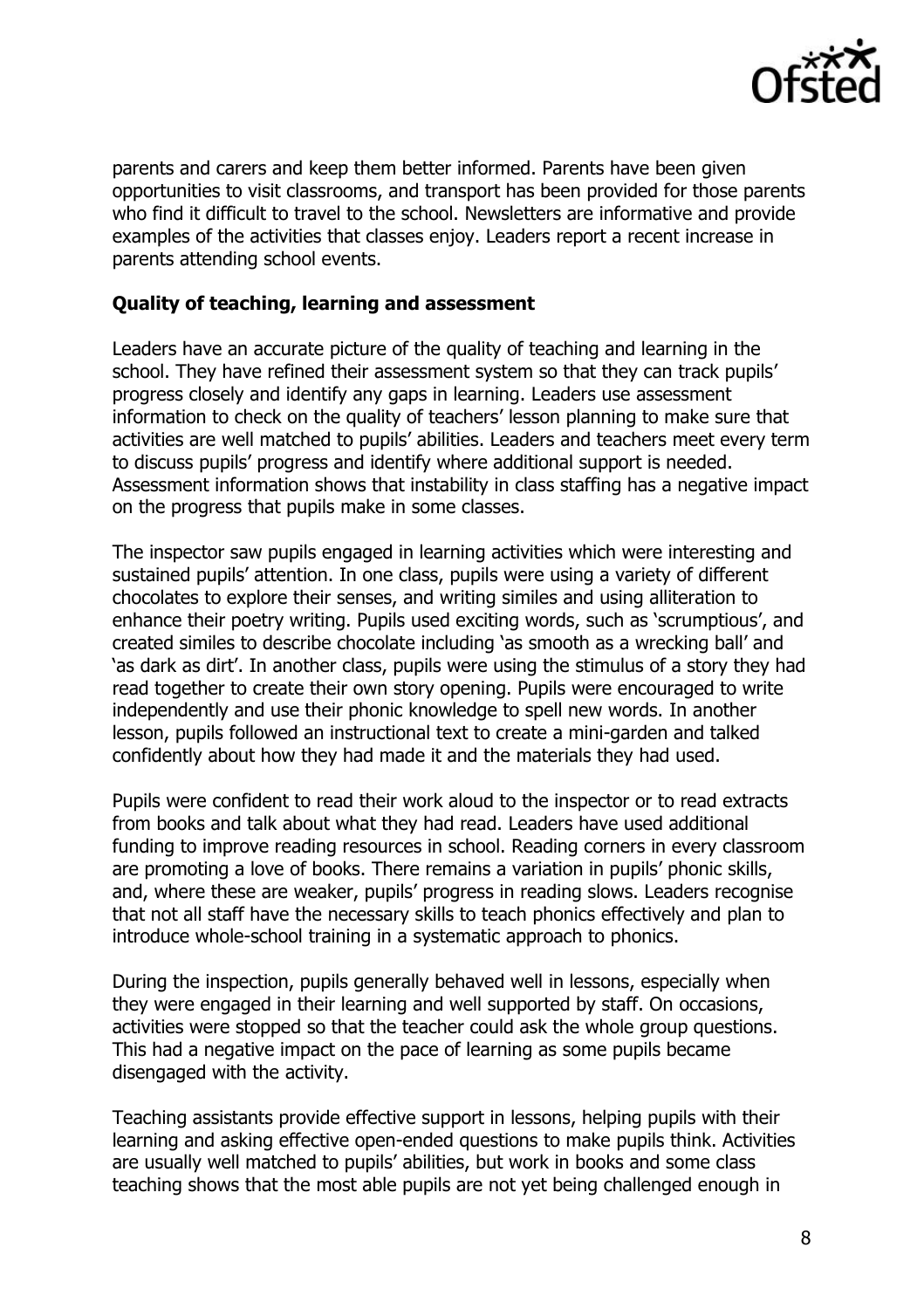

their learning.

The acting deputy headteacher works closely with the higher-level teaching assistant (HLTA) to identify those pupils who are not yet making expected progress in their learning. Pupils are supported by the HLTA on an individual basis to help them catch up with their peers. These intervention sessions have only recently begun, but work in pupils' books shows that it is having a positive impact on pupils' progress. Leaders recognise that they do not yet have enough capacity to support pupils in accelerating their progress and are currently focusing on improving the proportion of pupils making expected progress.

# **Personal development, behaviour and welfare**

Leaders have introduced 'The Skilts Way', a vision for good practice, which focuses on pupils' safety, resilience and respect for the environment. This approach now threads through all school activities. Staff fully support the recent changes that have been introduced by leaders, as they recognise that this vulnerable group of pupils deserves the very best support. Staff told the inspector that their confidence and morale have improved because of the positive changes that have taken place in the school.

The school's behaviour system allows pupils to reflect on their behaviour and engagement in learning at the end of every lesson. Pupils are developing their resilience and are more accepting of when their behaviour has not reached the gold standard. Staff emphasise the importance of a fresh start and help pupils to recognise when they have made good choices to put right what has previously gone wrong. Staff spoke highly of the professional development opportunities they have received. They said that recent training in attachment theory has helped them better understand the impact of pupils' early experiences on behaviour.

At the last inspection, pupils were leaving classrooms and not being supervised by staff well enough, or staff were intervening too quickly. During this inspection, very few pupils were out of class and, if they were, were well supported by staff. Staff used a clear, calm approach to help pupils reflect on what had gone wrong for them in the lesson.

Pupils have a clear understanding of the rewards system and of how it links to their behaviour in lessons and around the school. There is a strong emphasis on different types of rewards, which can be given out on a lesson-by-lesson basis, or can be worked towards over a longer period of time. Leaders ensured that pupils were consulted about the types of activities they would like to take part in. Pupils enjoy the enrichment afternoon, which provides reward-based activities. They are able to choose from activities such as outdoor learning, the newly created games room, or preparing cakes to sell at the weekly enterprise Skilts café. Pupils are also motivated to achieve the highest level award, which gives them access to the VIP room. Pupils who disrupt the learning of others are expected to catch up with their work during